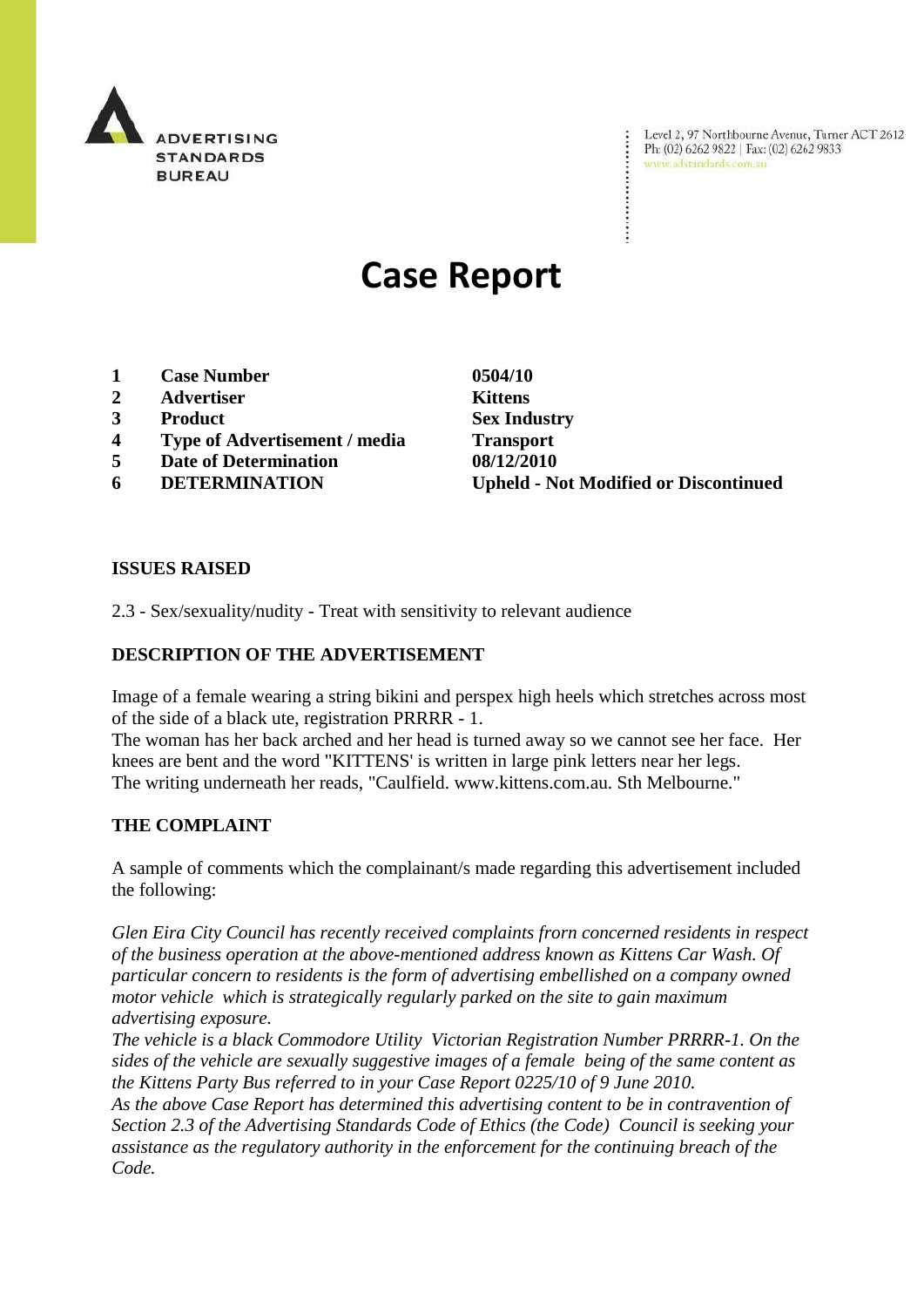#### **THE ADVERTISER'S RESPONSE**

Comments which the advertiser made in response to the complainant/s regarding this advertisement include the following:

*The advertiser has not responded.*

## **THE DETERMINATION**

The Advertising Standards Board ("Board") considered whether this advertisement breaches Section 2 of the Advertiser Code of Ethics (the "Code").

The Board noted the complainant's concerns about the location and medium on which the advertisement appears (transport) and that the advertisement is sexually suggestive, not relevant to the product and contributes to the sexualisation of children.

The Board viewed the advertisement and noted the advertiser's response.

The Board considered whether the advertisement was in breach of section 2.3 of the Code. Section 2.3 of the Code states: "Advertising or Marketing Communications shall treat sex, sexuality and nudity with sensitivity to the relevant audience and, where appropriate, the relevant programme time zone"; and 2.5 of the Code relating to language.

The Board noted that a substantially similar advertisement was considered previously in 2005 and in 2010 (278/05 and 225/10).

The Board noted the advertisement is for a striptease club and that such clubs are allowed to be advertised provided that they treat sex, sexuality and nudity with sensitivity to the relevant audience in accordance with section 2.3 of the Code. The Board noted that the image of a woman lying down is relevant to the advertised product or service.

The Board noted that the advertisement depicted a bikini clad woman lying down with her back arched and her head turned away from the viewer. In the Board's view this depiction is a sexually suggestive and sexualised image. The Board also considered that although the woman was not naked, she was clothed revealingly and a significant portion of her breast is visible.

The Board noted the advertisement is featured on the side of a car and expressed concern that the medium on which the advertisement appears is available for viewing by a broad audience. The Board considered that the image in the advertisement is sexualised and the size and repetition of the advertisement means that it is clearly available for viewing by a broad audience. In the Board's view the overall impact of the advertisement is sexually suggestive